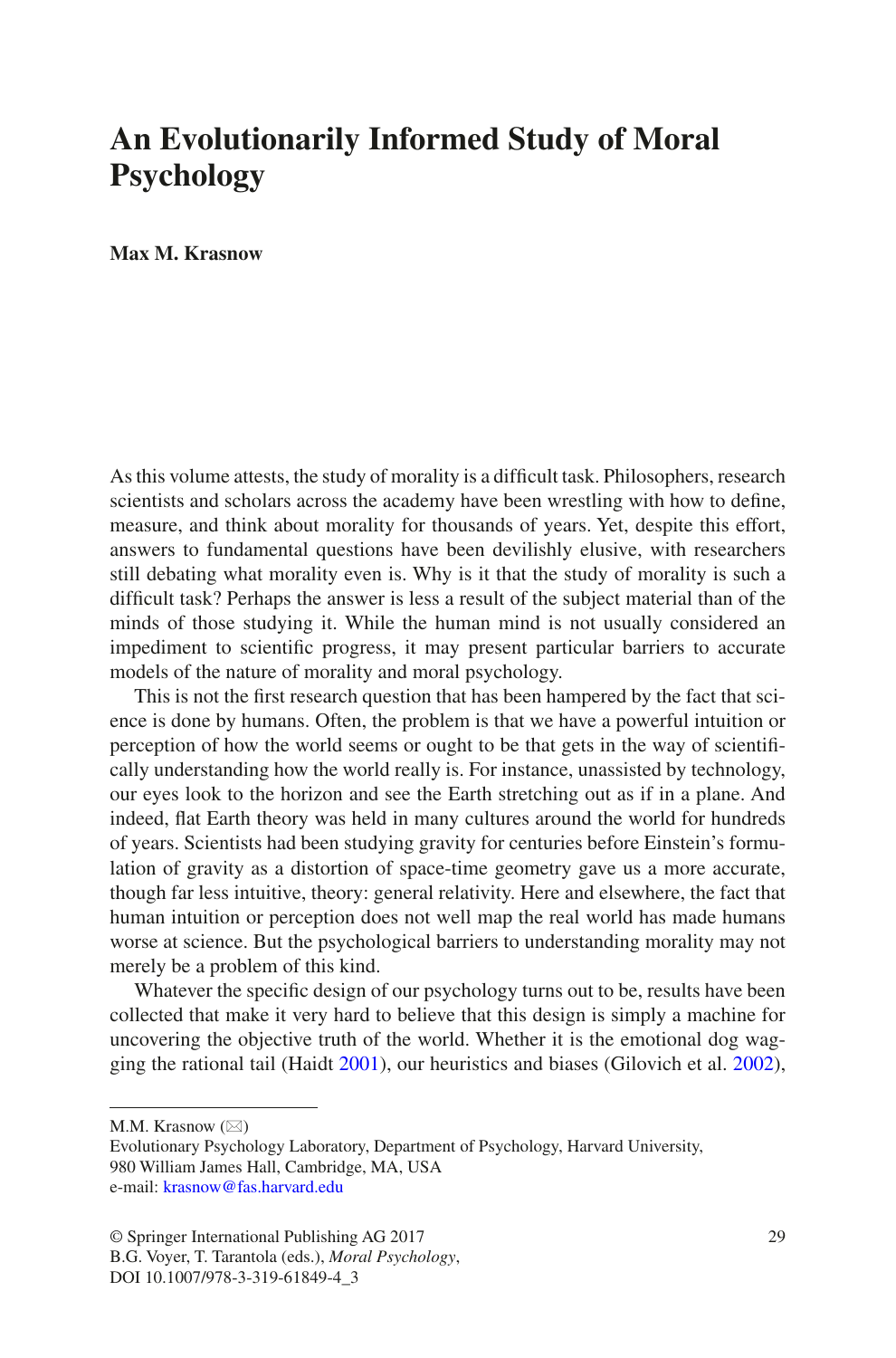or our susceptibility to visual illusions (Gregory 1997) and illusory correlations (Whitson and Galinsky 2008), it very often seems to be that the inferences the brain reliably makes are not always targeted at the objective truth. But, should we expect the mind to be designed for discovering objective truths? The human brain is a product of natural selection just like any other organ of the body, and just like every other organ of the body, the design features it has are there because they solved adaptive problems in the past (Tooby and Cosmides 1992). The brain, like any other feature of an organism, is the result of generations of successive flters on potential designs, flters t hat p referentially m aintained t hose d esigns t hat o ptimized r eproduction against the backdrop of environments experienced by the organism's ancestors. We should only expect design for uncovering objective truth to be a reliable feature of the human brain if doing so was a reliable solution to one of these flters by contributing to reproduction or by hitchhiking along as the by-product of another design that did. For many of the designs that make up human psychology, neither of these options is very likely.

In contrast, it is eminently more plausible that in many cases designs that vied away from objective truth seeking in the direction of inferences and behaviors that reliably contributed to reproductive ftness were the ones that better survived the various flters. We should expect this for three distinct but convergent reasons. First, there are likely many inferences for which knowing the true state of the world caries absolutely no ftness gain. For example, for a terrestrial primate, perceiving gravity as a distortion of space-time and not merely a force that pulls objects down toward the Earth cannot plausibly have infuenced anyone's ftness over ancestral conditions; this information is irrelevant in the extreme. If there is no selection pressure that would maintain the focus of an inference system on reliably picking out the true state of the world, then randomizing forces like mutation should degrade its precision and allow drift over time. Or, if information necessary to make a certain inference was not reliably available ancestrally, then there would not have been any flter on designs that picked up on this information and used it in the right way. For example, it is inarguable that humans have a richly articulated mating psychology that uses information about prospective mates (cues of age, health, status, trustworthiness, fertility, etc.) to make mating decisions (Buss and Schmitt 1993). For men at least, a lot of this design is aimed at picking fertile targets of mating effort out of the sea of nontargets. But, there was no selective flter on mechanisms that metarepresented that this was their function; designs could increase reproduction by assigning high mate value in decision-making to bearers of particular cues like youthful appearance, low fuctuating asymmetry, etc., but there was no gain from representing that these inferences were about reproduction per se. So, while male mating psychology has design for inferring fertility and using it to inform mating decisions, it does not meta-represent what it is about and so does not accurately assess relevant fertility across all situations. That is why plastic surgery can maintain youthful attractiveness divorced from objective age, why men don't line up at sperm banks competing to fertilize as many eggs as possible, and why men continue to fnd their female partners attractive even when they are contracepting. Many mechanisms are likely to be under a similar filter, where solving a problem can be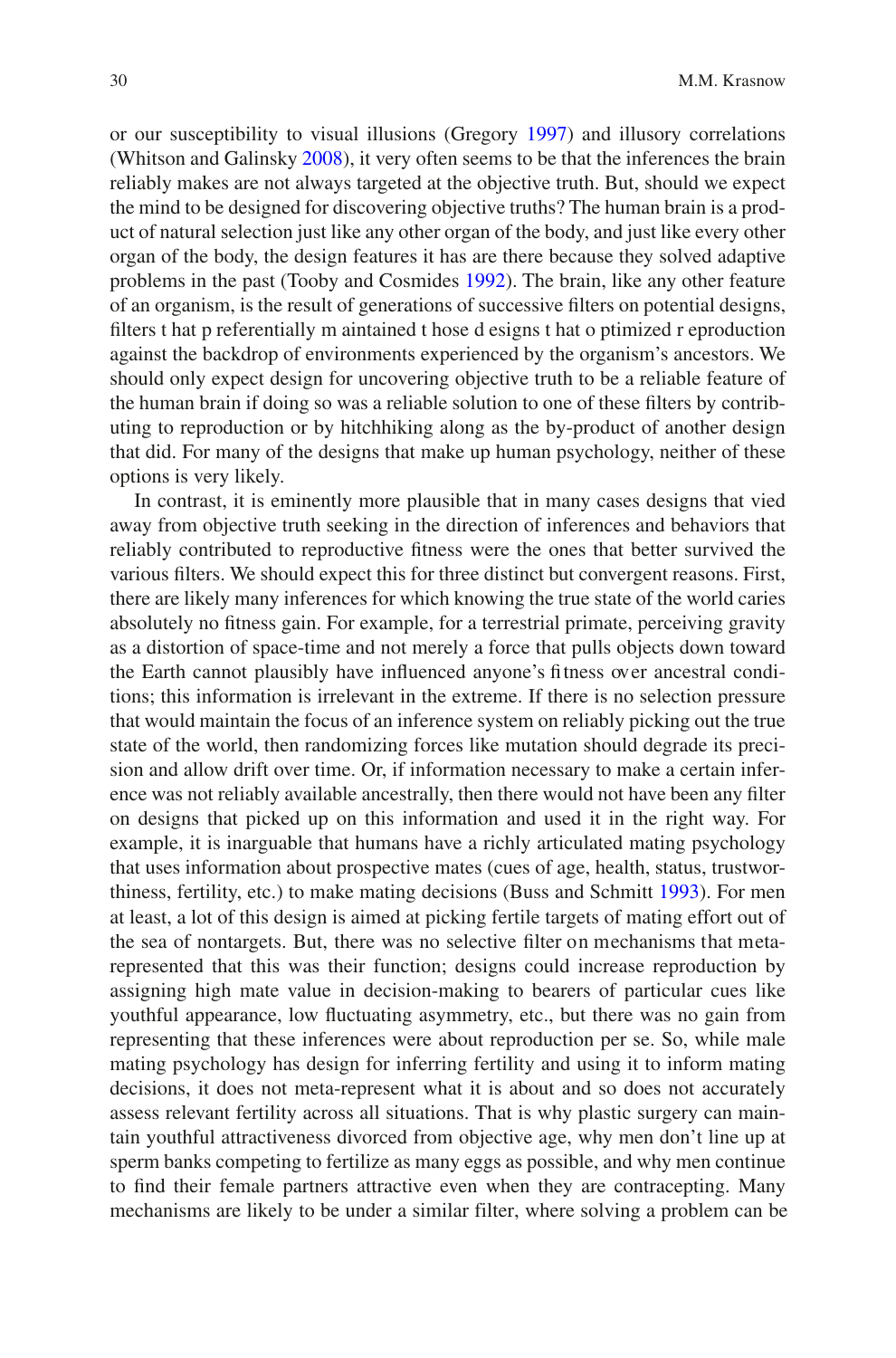done without the solution necessarily explicitly considering what the problem is and how the solution solves it. For at least these mechanisms, objective truth seeking per se is simply not the problem to be solved.

Second, there are likely many inferences for which the costs of getting the inference wrong are asymmetrical—that is, the false positives are more or less costly than the misses (Delton et al. 2011; Haselton and Buss 2000; Johnson et al. 2013). Taking again the example of a terrestrial primate, mistaking a bit of ground-level motion at your peripheral vision for a snake and deploying an evasive response is minimally costly—regardless of whether you are actually avoiding a snake or a harmless breeze, the energy expended is relatively minimal. Alternately, failing to detect a poisonous snake if it actually is there and thus getting bitten is a very costly error. Many ancestral problems are likely to have this asymmetric costs profle, and so mechanisms designed to infer the state of the world relevant for these problems are likely to incorporate design that makes the expensive error relatively less likely than the cheap error. For a snake-avoidance mechanism, the goal isn't to be as accurate as possible but to be as unbitten as is reasonable.

Third, the social world is not a solitary game: my behavior can infuence others' behavior which can then impact my ftness. The beliefs I hold, my motivations for action, the things I value, and how I act can all have consequences, and can be relevant to others and how they treat me. For example, both game theoretic modeling and simple intuition predict that we will like others who have a history of good deeds, preferring them as social partners and treating them better than we would otherwise (Axelrod and Hamilton 1981; Barclay 2013; Trivers 1971). As such, design to be seen to do good deeds (but probably not to be seen being seen) has very likely been under selection. Behaviors, attitudes, ideas, and opinions that signal this kind of disposition (or other dispositions of similar relevance) are all potential targets of selection for expressing them, especially when others can see. To the extent that these targets (particular kinds of beliefs, opinions, etc.) are different than the objective state of the world, we should for this reason not expect the respective psychologies to be designed to be aligned to the objective truth. Who among us hasn't genuinely felt and then told a romantic partner that they are the most beautiful man or woman in the world? We can't all be right, but it sure feels nice to have a partner say so. In the moral domain, the selection pressures responsible for our moral sentiments—our concern for the sick, our outrage at the oppressor, etc.—may be more about what these sentiments signal to others than anything to do with objective truth seeking.

Taking these points together—that the objective truth is often ftness irrelevant, that the right kind of error is often ecologically rational, and that the adaptive problem is at least sometimes about changing someone else's behavior—helps suggest a program for an evolutionarily informed study of human moral psychology. The frst task is to identify the major flters—that is, the adaptive problems—that components of moral psychology have been designed to solve. Considering the ecology of ancestral hominins, more than a few adaptive problems stand out as both presenting substantial selection pressure and potentially producing morality-relevant psychological design, including but by no means limited to optimally allocating resources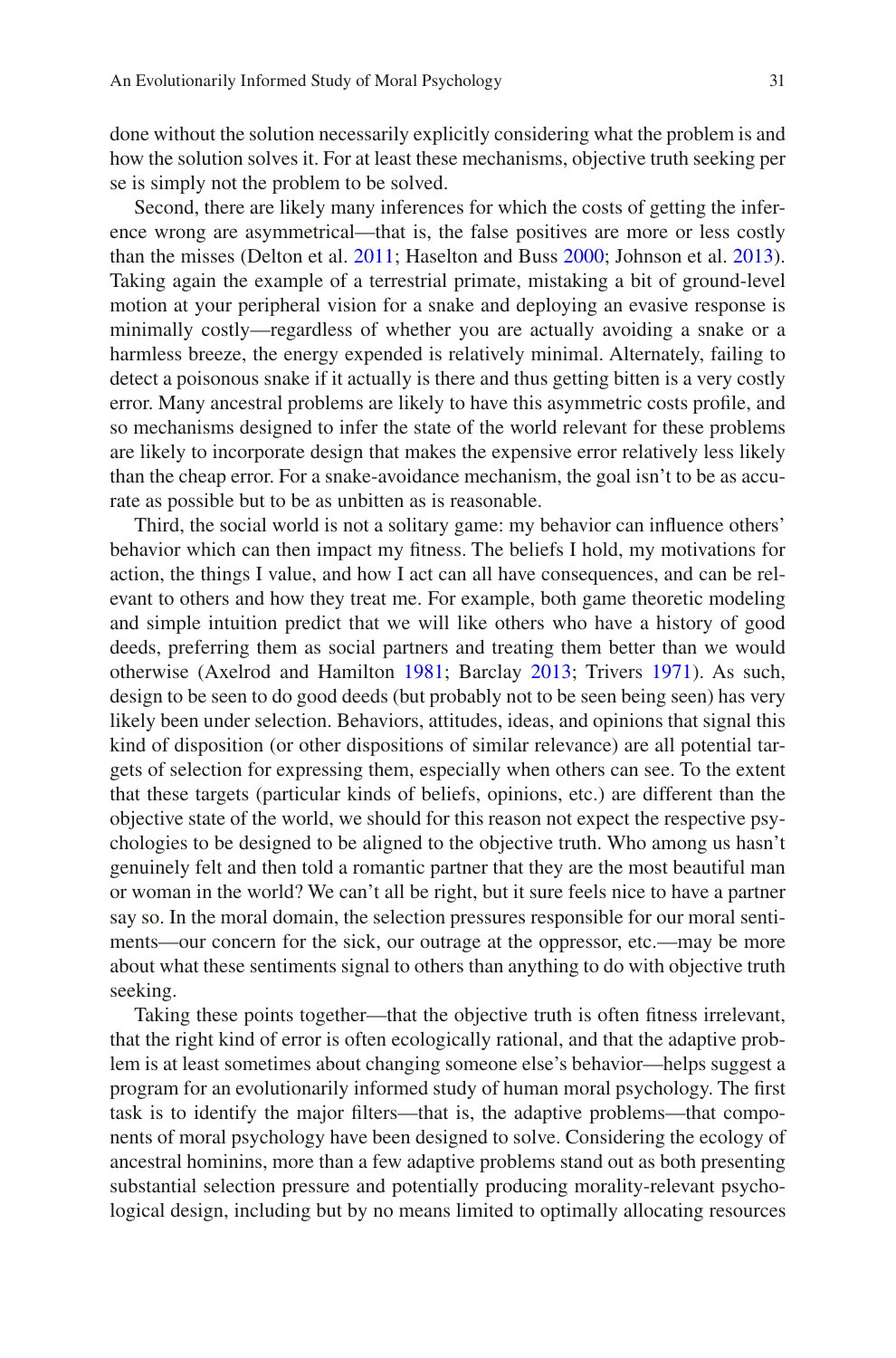between the self and others (Delton and Robertson 2016), attracting and keeping cooperative partners (Delton and Robertson 2012; Krasnow et al. 2012), marshalling allies and maintaining one's group membership (Pietraszewski 2016; Tooby et al. 2006), and preventing yourself and those you value from being exploited (Krasnow et al. 2016; Sell et al. 2009). The task is to get specifc about the recurring features of the ancestral environment that a design solution could use to solve the problem, including what kinds of information a behaving organism would have access to and how the organism's behavior could affect its outcome. Importantly, the points above suggest that our moral intuitions and reasoning about moral problems are likely the result of mechanisms shaped by one or more of the above selection pressures and therefore that they may be systematically biased in directions away from what might otherwise be considered the objective truth or normative moral correctness and toward what were ancestrally ftness m aximizing conclusions.

There is a large and growing literature that can be analyzed (or reanalyzed) using the evolutionary framework suggested here. Rather than attempting an exhaustive review, below I sketch what I see as a major dividing line in the space of adaptive problems involved in morality and discuss research that exemplifes the distinction in ways I hope will be helpful to researchers going forward.

## **Inward- vs. Outward-Facing Mechanisms**

Regardless of the other features of an adaptive problem, the solution is either to regulate my behavior (solved by what I will call here an *inward-facing mechanism*) or to infuence the behavior of others (solved by what I will call here an *outwardfacing mechanism*) or both. Typically, the former category has been the main focus of work in moral psychology. For example, a lot of work looks at what it means to do good or to be altruistic. Philosophers ask on what theory "good" is measured, be it a utilitarian calculus or some other set of ideals. Economists propose elements of subjective utility (e.g., the "warm glow") that could compensate for otherwise costly behavior (Andreoni 1990; Fehr and Schmidt 1999). Cognitive psychologists and neuroscientists ask what are the proximate mechanisms of this decision and ask whether it is refexive or deliberative (Rand et al. 2012) and if neural reward centers are involved (Decety et al. 2004). But, misconstruing the target of the mechanism across the distinction of inward-vs.-outward facing can have major consequences for our understanding of the psychology. If doing good has been selected because being seen by others to be doing good resulted in being chosen for more or better cooperative relationships—that is, results from an outward-facing mechanism then researchers have been looking for the benefts to balance the equation in the wrong place. You would never intuit your way to this answer by introspecting on the experience of doing good; you would just conclude that you do good because it is the right thing to do, because it feels good, because it triggers a dopamine pulse, etc. Problematically, when the target of a moral adaptive problem is to influence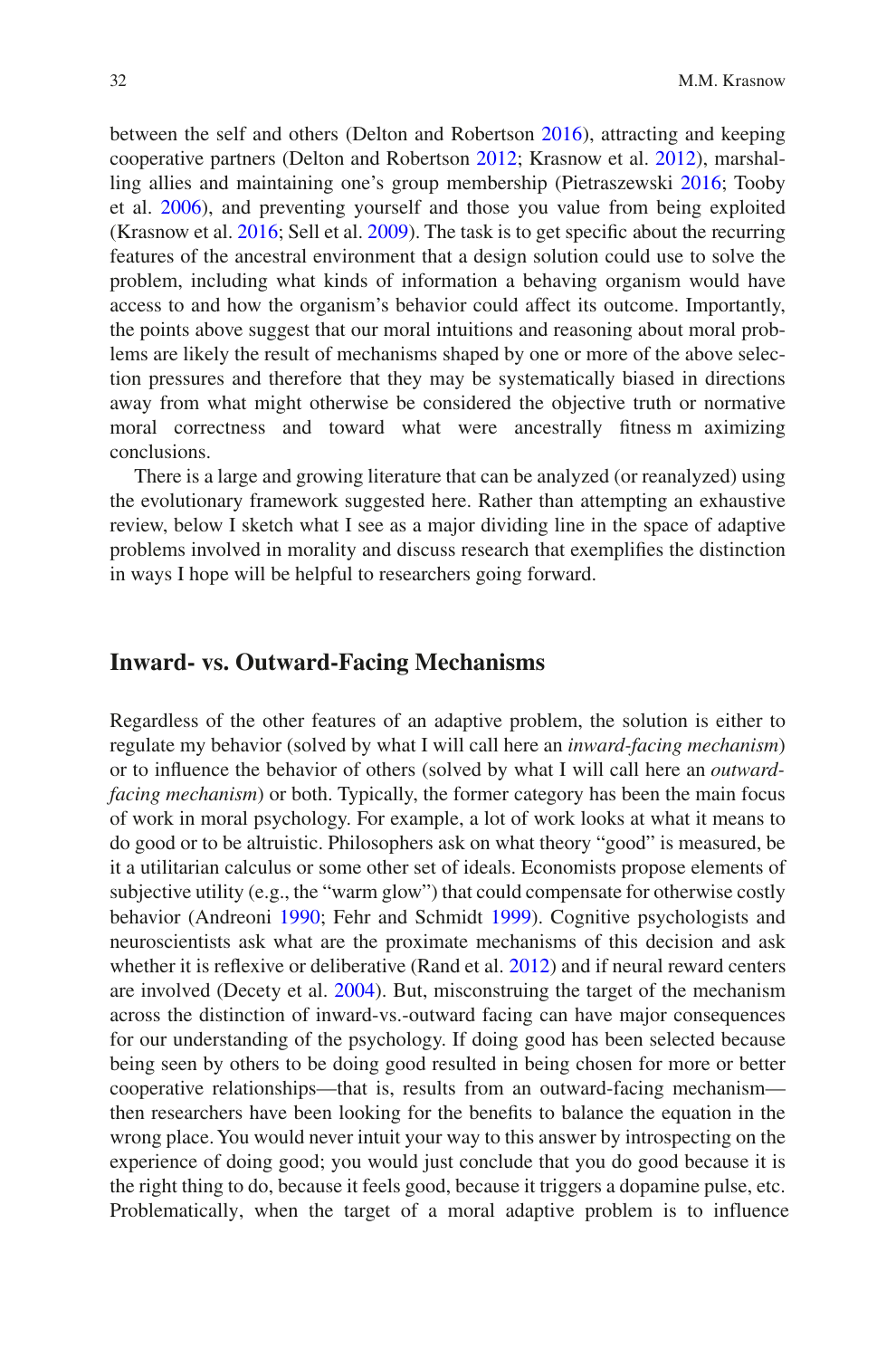another's behavior, one's own representation of one's motives is likely to be especially suspect. As discussed below, mistaking the target as inward rather than outward facing may be an especially likely mistake for humans to make.

I should note this inward- vs. outward-facing dimension is very similar to the distinction DeScioli and Kurzban (2009) made between what they term "condemnation" (moral adaptations for judging others' bad behavior) and "conscience" (moral adaptations for governing one's own behavior in order to preempt others' condemnation). DeScioli and Kurzban construe the ecology of moral problems as involving perpetrators, victims, and observers, with condemnation resulting from the interest of observers and conscience resulting from the preemptive response of potential perpetrators. Yet, for conscience to preempt condemnation, it can use outward-f acing expressions (contrast the mere private experience of guilt with a guilty expression). Condemnation can result from inward-facing design (contrast outwardly concerned rehabilitative punishment with the private orientation of ostracism). Dissecting the problem space as inward vs. outward facing, I believe, more cleanly aligns the adaptive problems with the mechanistic design features that solve them. Below I review a selection of morally relevant psychological mechanisms to hopefully illustrate the utility of this alternative inward- vs. outward-facing distinction.

### **Moral Sentiments Regarding When to Be Nice**

#### *Inward-Facing Mechanisms*

Codes of morality around the world are filled with proscriptions concerning when and how to be nice to others, when and with whom to share, and who is entitled to being helped. But how to optimally share resources is not just an abstract moral question; who gets what is inherently fitness relevant. In a world where others in your environment may share genes in common with you by virtue of recent common descent (i.e., kin), traits that allocate resources in ways that maximize the likelihood of your genes reproducing will be favored by natural selection; this is Hamilton's theory of cooperation via kin selection (Hamilton 1964). In a world where there are gains in trade to be had by pooling or exchanging your resources with others, then traits that maximize these gains will be favored by natural selection; this is Trivers' theory of reciprocal altruism (Trivers 1971). In a world where others represent unique value to you—such as unique constellations of mutual interest—then traits that tend to keep them around and in good shape would be favored by natural selection; this is Tooby and Cosmides' theory of deep engagement (Tooby and Cosmides 1996). On these and other theories, the mind should embody design that, at least in some circumstances, favors giving resources away to others and being perfectly happy to do so.

Recent work has asked, "What kind of psychology could embody strategies that produce these other-favoring effects?" In answering this question, researchers have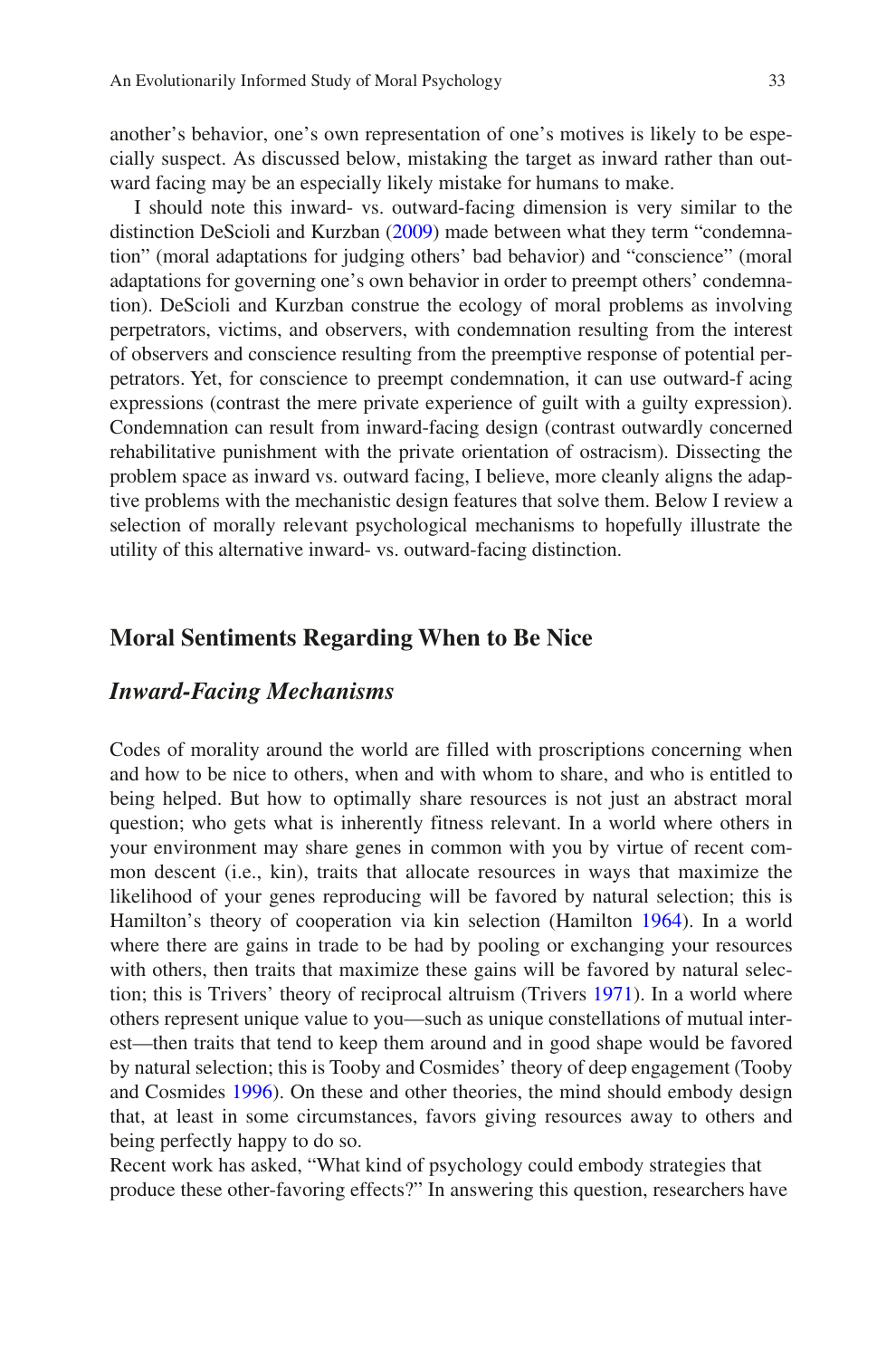considered features of the ancestral ecology that simple heuristics could exploit to produce, on average, a good approximation of a solution. While a great deal about the ancestral world cannot be known, certain features can be safely assumed. For example, the ancestral social world was flled with different kinds of relationships; some people were strangers to you, and others were your family, friends, or cooperative partners. While there were doubtlessly many features that discriminated these categories from each other, it can be safely assumed that our ancestors could not predict the future with perfect certainty. At least sometimes, someone who at frst blush appeared to be an irrelevant stranger never to be seen again actually became a relevant social partner (Krasnow et al. 2013). Moreover, for a hunting and gathering hominid with a specialized division of labor, long periods of childcare, and the ability to both accumulate and transmit cultural knowledge, there were likely many gains in trade possible between our ancestors where the gains were potentially lucrative. A tendency to trust others on the chance that a mutually benefcial relationship could develop—that is, a psychology of default trust—would be optimal social foraging in such an environment. While default trust is risky, as some investments would not pay off, the long-term rewards should be higher than those of a safer, asocial strategy (Delton et al. 2011; Delton and Robertson 2012; Rand et al. 2014). There are many ways such a design could be implemented. Just as our mechanisms of animacy and agency detection seem to be hypersensitive, attributing these features even when the evidence is scanty or absent, our mechanisms of social foraging could be designed to err on the side of treating even strangers as if they could be long-term cooperative partners. And just as our mechanisms of animacy detection help coordinate our behavior without going through explicit cognition—jumping away from a rustle you thought hid a snake did not require you to explicitly represent the propositions "this is a snake," "snakes are dangerous," and "snake danger can be mitigated by avoiding proximity"—our mechanisms of social foraging could plausibly be designed to effect behavior in the absence of explicit representations like "I might see this person again," "this person may be able to help me out later," and "if I don't see them again, at least I'm not risking much."

Relatedly, it is safe to assume that not all social partners were created equal; some were more trustworthy than others. When presented with attractive outside options (a more proftable partner to trade with, a tempting reason to cheat, etc.), some partners would have been more likely to take the option than others. A partner who simply doesn't consider these outside options should be more trustworthy than one who does, and to the extent that we can perceive cues to this disposition—such as a friend immediately agreeing when asked for help—a psychology that was sensitive to these cues and found them appealing in others would be favored by selection (Hoffman et al. 2015). Just as mating mechanisms are built to accept cues of fertility—available information like low waist-to-hip ratio (Lassek and Gaulin 2008) that partially indexes information that is otherwise inaccessible—social mechanisms should use observable cues in a partner's behavior like loyalty or blindness to outside options to index the otherwise inaccessible information of a partner's association value.

This work informs the kind of mechanisms we should expect to underlie our moral intuitions of when to be nice. Humans and our recent ancestors have been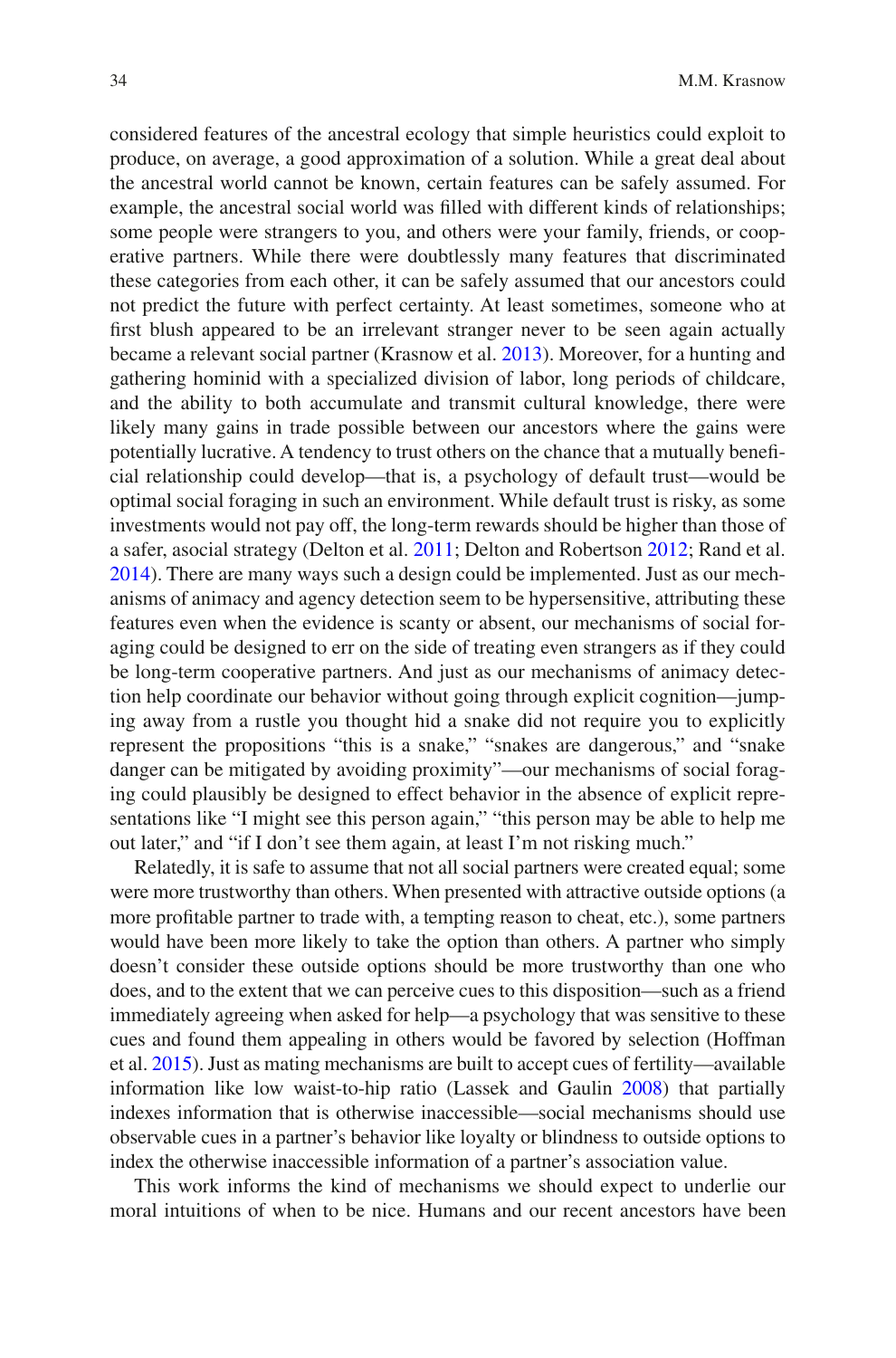intensely social for millions of years, so these adaptive problems have been longstanding. Solving a problem like social foraging with a robust intuition may be a timeworn solution, one that doesn't suffer from failures of explicit reasoning to anticipate future benefts. But while f tness maximization may be the ultimate explanation for our moral intuitions, it does not minimize their sincerity or authenticity. Just as a mother's love and concern for her child, a genuine and passioned response if there ever was one, is the result of mechanisms designed to maximize reproductive ftness, there is every reason to expect that our affliation to our friends, our feelings of genuine concern for others, our intuitions about who deserves help and when similarly result from mechanisms designed to maximize reproductive ftness via social behavior. Some moral phenomena may be by-products of these inward-facing mechanisms, like our mechanisms of parental care can spill over onto our pets. But what about the expression of these emotions, motivations, and decisions? What problems do they solve?

## *Outward-Facing Mechanisms*

Taking the above mechanisms as a given immediately suggests a reciprocal set of adaptive problems to be solved: how do you best position yourself to be preferred or chosen by others? When others in your environment are distributing resources, allocating aid, and forming relationships nonrandomly with respect to the characteristics of the recipients, selection should act to increase the prevalence of designs that preferentially capture these benefts. Just as preferences in peahens select for plumage in peacocks, selection pressures for social foraging result in selection pressures on social display. The instantiation of the mechanisms that embody these solutions can take many forms. As above, there is little reason to predict a priori that the solutions should necessarily route through explicit reasoning. Just as babies don't smile at their parents because they consciously consider the benefts of smiling, the mechanisms that instantiate our outward-facing responses to social selection need not be proximately Machiavellian. In fact, we should expect them to not have this design. To the extent that a beneft was provided by someone who explicitly saw something in it for themselves, the benefciary should not attribute the gift to an underlying disposition on the part of the actor to value the recipient (Tooby and Cosmides 1996; Tsang 2006). A "friend" who only helps you out when it is in their own best interest is not much of a friend. In contrast, it is precisely those who are (or appear) insensitive to their own proximate payoffs that should be the most trustworthy and dependable cooperative partners. Imagine asking your friend a favor only to fnd them ponder at length all of the possible consequences they would face. What would you think of them? A heuristic solution to this pressure of impression management is to simply cooperate yourself without considering alternative—potentially more appealing—options (Hoffman et al. 2015).

A growing body of work suggests that this dynamic is likely to extend beyond the case of cues indicating *whether* a partner considered outside options before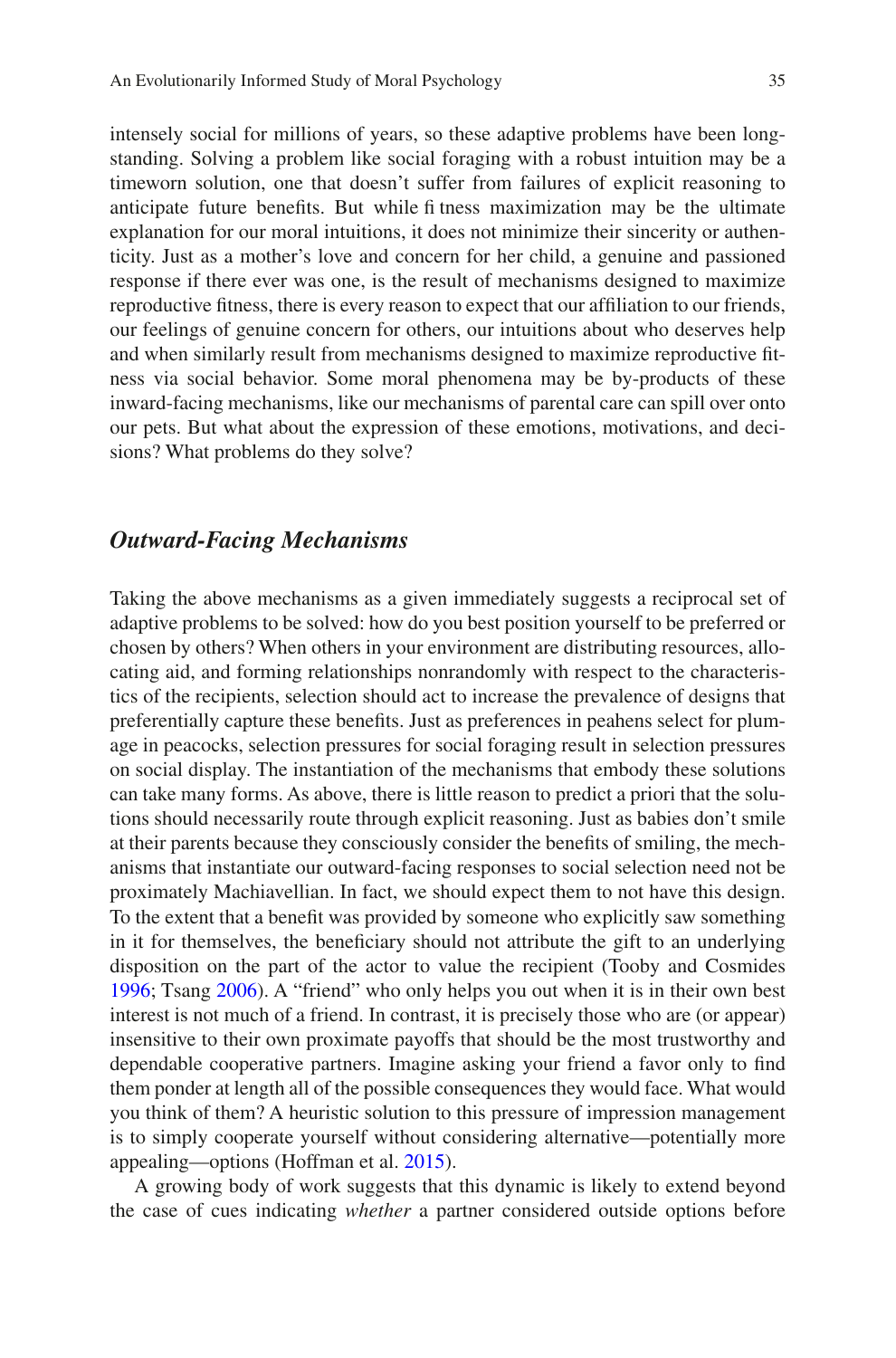cooperating to the more general set of cues indicating how much a partner values you at all (Delton 2010; Krasnow et al. 2016; Petersen et al. 2012; Sell et al. 2009). One interesting place this design is turning up is in the psychology of charitable giving. Charity is widely viewed as morally good and intuitively about increasing the well-being of the recipient. But, if that were the concern of the mechanism generating our charitable impulses, we would probably do charity a lot differently than we actually do. Many have begun to point out that most of our charity is incredibly ineffective: We don't pick causes that present the biggest problems, we don't fund solutions that provide the biggest benefts, and in large part we don't seem to care (Money for good: Revealing the voice of the donor in philanthropic giving 2015). Why is this? An intriguing possibility is that our minds are actually designed to prefer giving to less effcient charities because of what they can signal about how much we value others. I needn't value a child very highly to spend a dime to feed her for a year; even if I cared for her very little, I would still prefer to give up the dime. But I must value her highly to spend a dime to give her just a grain of rice; for how little she benefted, I must value her highly to justify giving up the money. If our psychology of charitable giving is the product of mechanisms designed for this outward-facing target of value signaling, then we should in fact predict different designs than were the targets merely inward-facing: rather than giving benefts effciently at low personal cost to provide large charitable benefts, a psychology designed to signal how much it values others should look for (but not be seen looking for) opportunities to pay large costs to provide comparably ineffcient charitable benefts and have a chance to be seen doing so.

## **Moral Sentiments Regarding When to Be Mean**

## *Inward-Facing Mechanisms*

Often our moral concerns fuel anger, outrage, or indignation toward those who violate our moral code. Sometimes these emotions result in behaviors that harm these individuals, ostracizing them from benefts they would otherwise have access to or inficting costs on them through punishment or more violent aggression. Many theories have been proposed to account for the evolution or expression of these kinds of motivations and behaviors. But, as above, I argue here that theories have a better chance of being right when we properly construe the target of the adaptation as either inward or outward facing. Some adaptive problems can be solved by reaching out and changing another individual's behavior; these adaptive problems select for outward-facing solutions. It is likely that our punitive responses often result from such an outward-facing mechanism. But, does it always? If an adaptive problem does not have this form, researchers looking for outward-facing solutions would be looking in the wrong place.

One adaptive problem that punishment can solve is the mere prevention of future bad actions. By ostracizing, incapacitating, or killing a bad actor, the punisher and those she cares about are no longer susceptible to the bad action (Duntley and Buss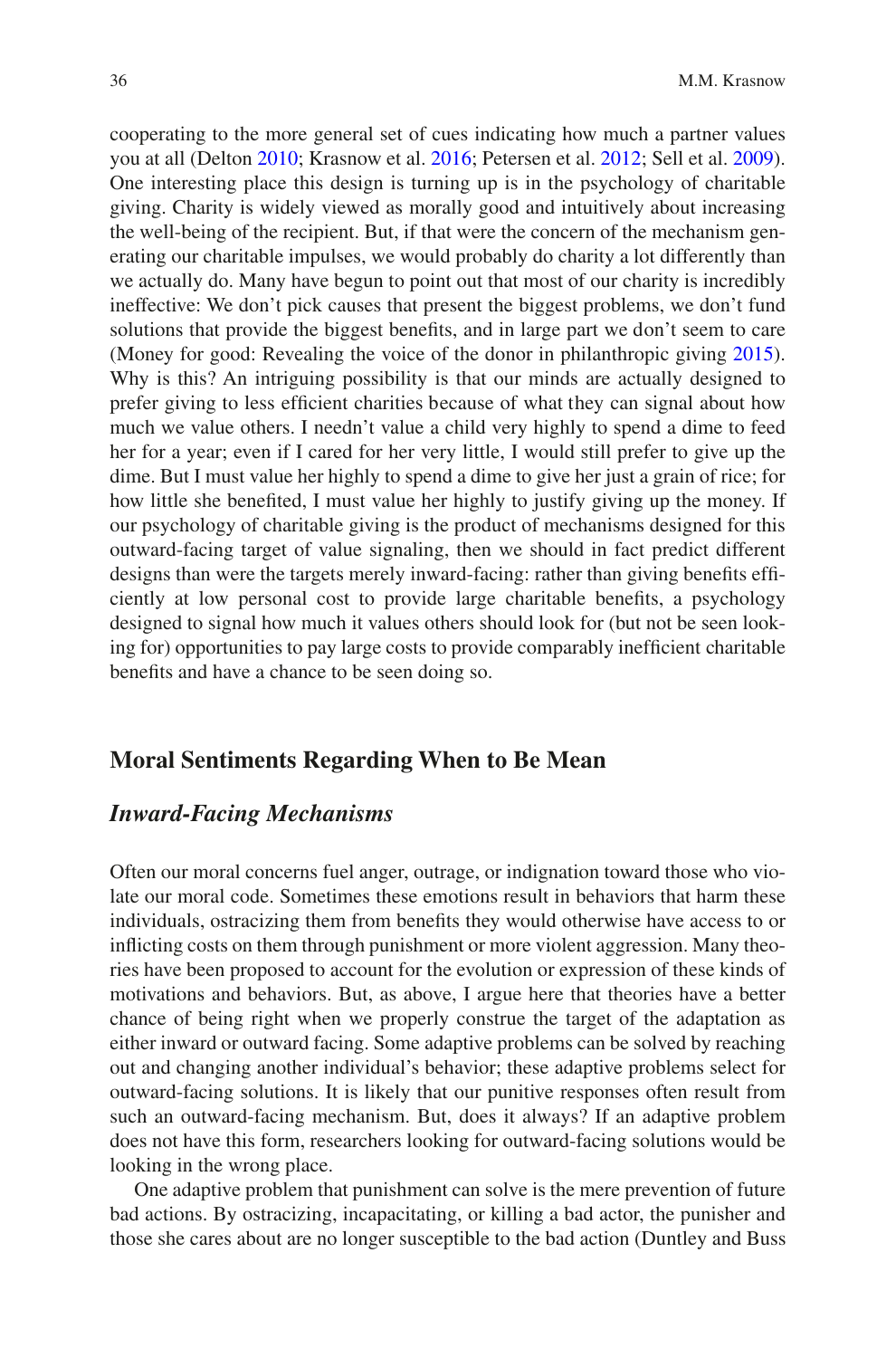2011). Especially in the case of killing, these responses don't require the targeted individual to change their mind about anything for their bad behavior to be prevented; the decision is unilaterally made by the punisher. But, taking this option also precludes enjoying any of the benefts that would have otherwise obtained if the punished person was still around. Optimally negotiating this trade-off involves design for reducing the motivation for harsh, incapacitating, or corporal punishment given cues that these forgone benefts would be substantial—that is, that the perpetrator has high association value. And the mind indeed shows this design, favoring rehabilitative sanctions more for high association value perpetrators and punitive sanctions more for low association value perpetrators when deciding on criminal sentencing (Petersen et al. 2012; Wilson and Rule 2015). This function can be accomplished merely by moderating the sanction a person metes out, though. The outward expressions of offense—including facial, postural, and vocal expressions are big noisy signals that are superfuous to this function. If these are adaptations, their adaptive target is likely of the outward-facing variety.

### *Outward-Facing Mechanisms*

The evolutionary function of punishment on most theories is to change another organism's behavior (Clutton-Brock and Parker 1995). For example, conficts of interests abound in life and can sometimes be adjudicated by force. This situation can be modeled as an asymmetric war of attrition, where (1) two parties make costly bids for a contested resource,  $(2)$  both parties pay the cost of the lower bid (i.e., fight until one gives up), and (3) the higher bidder wins the resource (Hammerstein and Parker 1982). In this scenario, each party is incentivized to bid just up to their private valuation of the resource; any more would be entailing sure losses and any less would potentially leave value on the table. Imagine fghting with your sister over what to watch on television. You each have your own preferred show, but only one can be watched, and you can annoy each other into giving in. If you don't care very much about your show, it would be silly to put up too much of a fght as you would waste more in fghting than you cared about the show in the frst place. And, if you don't put up enough of a fght, you might end up missing your show when you didn't have to. A costly strategy would be to actually keep fghting with your sister until it's not worth it anymore, just in case she backs down frst. But, if you can predict being outbid and losing the fght, you can save your effort and avoid fghts you would otherwise lose.You are likely to be outbid to the extent that she either (a) values the resource more than you do, or (b) faces lower costs of aggression than you do, or both. As such, mechanisms that outwardly express our valuation and formidability would be selected to cost-effectively deter aggressive conficts with others.

Many aspects of the anger response in humans and other animals can be understood as components of this signaling architecture (Sell et al. 2010, 2012, 2014). Humans and other animals posture before fights to size up the competition to predict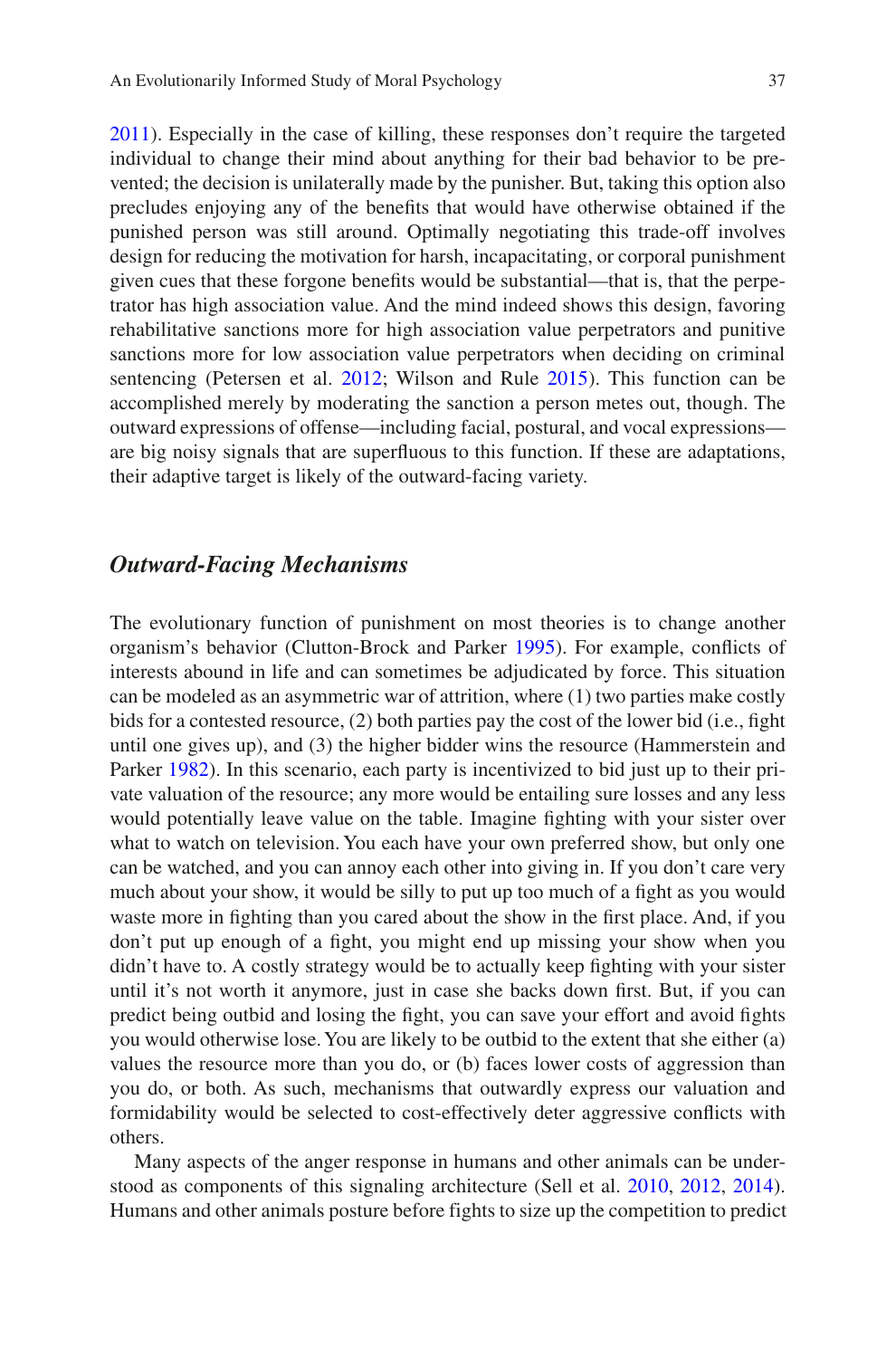if fghting would be worthwhile. During these prefght rituals, the potential combatants don't merely stand passively; they modify their visual and auditory appearance to seem bigger, stronger, and meaner than they usually do. By engaging in this signaling, individuals can reach into the minds of observers and manipulate their mental contents in ways that advantage the signaling individual, potentially earning the contested resource and more deferential treatment in the future.

This kind of outward-facing mechanism can be used in larger social contexts as well. Just as signaling to someone who offended against you can deter them from doing so in the future, signaling to someone who offended against others in your presence can signal that you would not tolerate such treatment yourself. The thirdparty punishment paradigm—where one participant can punish another for acting poorly toward someone else—has been widely used to model moral condemnation. Recent work has revealed that at least some of the third-party punishment we observe in experiments results from this kind of deterrence mechanism (Krasnow et al. 2016). Moreover, punishing on behalf of others has been found to signal cooperative value more broadly, such as that the punisher herself could be trusted to not act badly (Jordan et al. 2016). Third-party moral condemnation seems at least in part to result from two outward-facing mechanisms for regulating the behavior of others.

As these examples illustrate, the components of our anger, punitive, or condemnation psychologies that are geared toward outward-facing targets—like signaling to others—were under reliably different selective flters than those components that are merely inward facing. Outward-facing mechanisms of signaling, for example, are expected to be under arms-race dynamics (Dawkins and Krebs 1979). The value of a signal depends on the population of signals it competes with. If everyone but you exaggerates their formidability, by neglecting to exaggerate, you appear weaker by comparison. The same process should apply to our expressions of outrage or condemnation; if everyone but you exaggerates their outrage to some moral violation, by neglecting to exaggerate, you appear relatively less trustworthy, more exploitable, etc., than you otherwise could. In contrast to behaviors that result from merely inward-facing mechanisms, those with outward-facing components are expected to be prone to these dynamics.

# **An Evolutionarily Informed Study of Moral Psychology**

Applying the lens of evolutionary psychology to the study of morality offers several unique insights. Most basically, analyzing the ancestral human ecology for moralityrelevant selection pressures can help generate hypotheses of adaptations in moral psychology—design features in the mechanistic basis of our moral intuitions, motivations, and decision-making. Here I have argued that it is proftable to distinguish those selection pressures that can be solved by merely inward-facing mechanisms targeted at directing the organism's own behavior from outward-facing mechanisms targeted at changing the behavior of others. One reason this distinction may prove important is that outward-facing mechanisms (e.g., broadcasting cooperative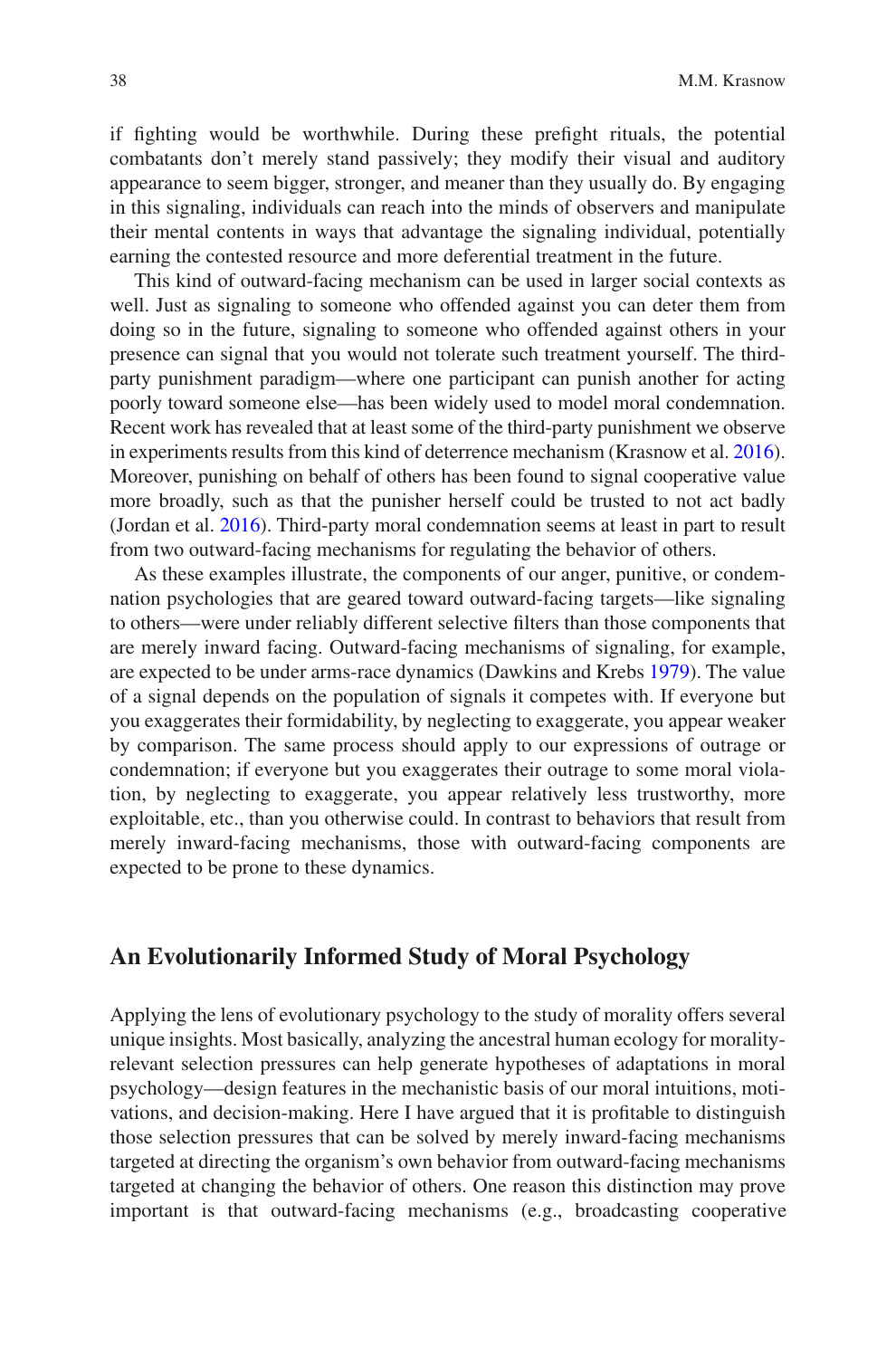disposition by charitable giving or public moral outrage) are expected to be under selection to obscure their ecological rationality (e.g., obscuring "ulterior" motives) even from those attempting to study them from an objective perspective. Using our intuition as a scientifc instrument and source of hypotheses is therefore likely to systematically mischaracterize the adaptive design of our moral psychology and especially those involving outward-facing mechanisms. An evolutionary perspective helps clarify why studying morality is such a diffcult task and also helps guide our efforts so that we are at least looking in the right place for the answers.

### **References**

- Andreoni, J. (1990). Impure altruism and donations to public goods: A theory of warm-glow giving. *The Economic Journal, 100*(401), 464–477. doi[: 10.2307/223413.](https://doi.org/10.2307/223413)
- Axelrod, R., & Hamilton, W. D. (1981). The evolution of cooperation. *Science, 211*, 1390–1396.
- Barclay, P. (2013). Strategies for cooperation in biological markets, especially for humans. *Evolution and Human Behavior, 34*(3), 164–175. doi[:10.1016/j.evolhumbehav.2013.02.002.](https://doi.org/10.1016/j.evolhumbehav.2013.02.002)
- Buss, D. M., & Schmitt, D. P. (1993). Sexual strategies theory: An evolutionary perspective on human mating. *Psychological Review, 100*(2), 204–232. doi[:10.1037/0033-295X.100.2.204.](https://doi.org/10.1037/0033-295X.100.2.204)
- Clutton-Brock, T. H., & Parker, G. A. (1995). Punishment in animal societies. *Nature, 373*, 209–216.
- Dawkins, R., & Krebs, J. R. (1979). Arms races between and within species. *Proceedings of the Royal Society of London B: Biological Sciences, 205*(1161), 489–511. doi[: 10.1098/](https://doi.org/10.1098/rspb.1979.0081) [rspb.1979.0081](https://doi.org/10.1098/rspb.1979.0081).
- Decety, J., Jackson, P. L., Sommerville, J. A., Chaminade, T., & Meltzoff, A. N. (2004). The neural bases of cooperation and competition: An fMRI investigation. *NeuroImage, 23*(2), 744–751. doi[: 10.1016/j.neuroimage.2004.05.025](https://doi.org/10.1016/j.neuroimage.2004.05.025).
- Delton, A. W. (2010). *A psychological calculus for welfare tradeoffs*. Santa Barbara: University of California.
- Delton, A. W., Krasnow, M. M., Cosmides, L., & Tooby, J. (2011). The evolution of direct reciprocity under uncertainty can explain human generosity in one-shot encounters. *Proceedings of the National Academy of Sciences of the United States of America, 108*(32), 13335–13340.
- Delton, A. W., & Robertson, T. E. (2012). The social cognition of social foraging: Partner selection by underlying valuation. *Evolution and Human Behavior, 33*(6), 715–725. doi: [10.1016/j.](https://doi.org/10.1016/j.evolhumbehav.2012.05.007) [evolhumbehav.2012.05.007](https://doi.org/10.1016/j.evolhumbehav.2012.05.007).
- Delton, A. W., & Robertson, T. E. (2016). How the mind makes welfare tradeoffs: Evolution, computation, and emotion. *Current Opinion in Psychology, 7*, 12–16.
- DeScioli, P., & Kurzban, R. (2009). Mysteries of morality. *Cognition, 112*(2), 281–299.
- Duntley, J. D., & Buss, D. M. (2011). Homicide adaptations. *Aggression and Violent Behavior, 16*(5), 399–410. doi: [10.1016/j.avb.2011.04.016.](https://doi.org/10.1016/j.avb.2011.04.016)
- Fehr, E., & Schmidt, K. M. (1999). A theory of fairness, competition, and cooperation. *The Quarterly Journal of Economics, 114*(3), 817–868.
- Gilovich, T., Griffn, D., & Kahneman, D. (2002). *Heuristics and biases: The psychology of intuitive judgment*. Cambridge: Cambridge University Press.
- Gregory, R. L. (1997). Visual illusions classifed. *Trends in Cognitive Sciences, 1*(5), 190–194. doi: [10.1016/S1364-6613\(97\)01060-7.](https://doi.org/10.1016/S1364-6613(97)01060-7)
- Haidt, J. (2001). The emotional dog and its rational tail: A social intuitionist approach to moral judgment. *Psychological Review, 108*(4), 814–834. doi[: 10.1037/0033-295X.108.4.814](https://doi.org/10.1037/0033-295X.108.4.814).
- Hamilton, W. D. (1964). The genetical evolution of social behaviour. *Journal of Theoretical Biology, 7*, 1–52.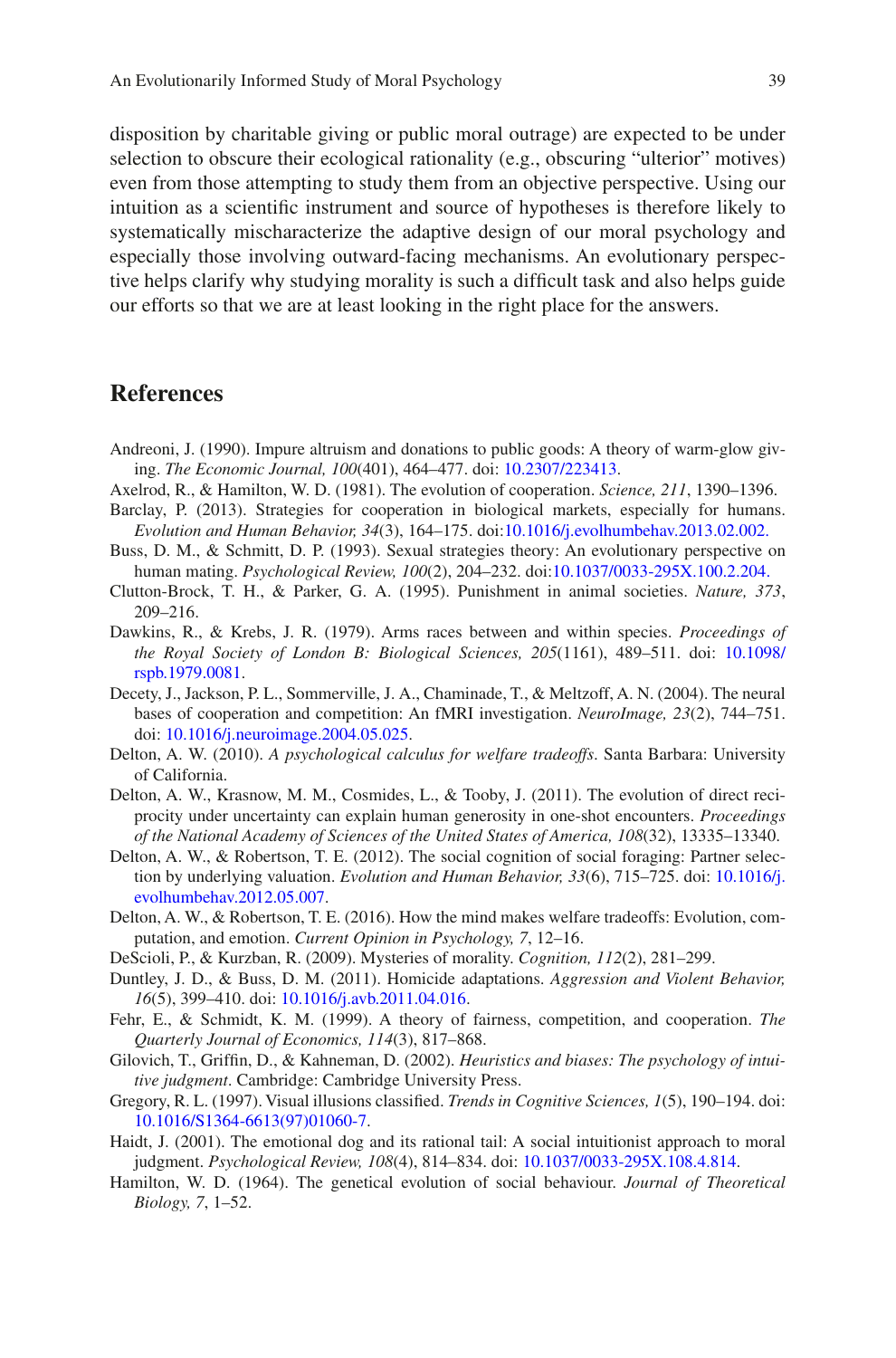- Hammerstein, P., & Parker, G. A. (1982). The asymmetric war of attrition. *Journal of Theoretical Biology, 96*(4), 647–682.
- Haselton, M. G., & Buss, D. M. (2000). Error management theory: A new perspective on biases in cross-sex mind reading. *Journal of Personality and Social Psychology, 78*, 81–91.
- Hoffman, M., Yoeli, E., & Nowak, M. A. (2015). Cooperate without looking: Why we care what people think and not just what they do. *Proceedings of the National Academy of Sciences, 112*(6), 1727–1732. doi[: 10.1073/pnas.1417904112.](https://doi.org/10.1073/pnas.1417904112)
- Johnson, D. D. P., Blumstein, D. T., Fowler, J. H., & Haselton, M. G. (2013). The evolution of error: Error management, cognitive constraints, and adaptive decision-making biases. *Trends in Ecology & Evolution, 28*(8), 474–481. doi[: 10.1016/j.tree.2013.05.014](https://doi.org/10.1016/j.tree.2013.05.014).
- Jordan, J. J., Hoffman, M., Bloom, P., & Rand, D. G. (2016). Third-party punishment as a costly signal of trustworthiness. *Nature, 530*(7591), 473–476. doi: [10.1038/nature16981.](https://doi.org/10.1038/nature16981)
- Krasnow, M. M., Cosmides, L., Pedersen, E. J., & Tooby, J. (2012). What are punishment and reputation for? *PloS One, 7*(9), e45662. doi: [10.1371/journal.pone.0045662](https://doi.org/10.1371/journal.pone.0045662).
- Krasnow, M. M., Delton, A. W., Cosmides, L., & Tooby, J. (2016). Looking under the hood of thirdparty punishment reveals design for personal beneft. *Psychological Science, 27*(3), 405–418.
- Krasnow, M. M., Delton, A. W., Tooby, J., & Cosmides, L. (2013). Meeting now suggests we will meet again: Implications for debates on the evolution of cooperation. *Scientifc Reports, 3*. doi: [10.1038/srep01747](https://doi.org/10.1038/srep01747).
- Lassek, W. D., & Gaulin, S. J. C. (2008). Waist-hip ratio and cognitive ability: Is gluteofemoral fat a privileged store of neurodevelopmental resources? *Evolution and Human Behavior, 29*, 26–34.
- *Money for good: Revealing the voice of the donor in philanthropic giving*. (2015). Retrieved from [http://static1.squarespace.com/static/55723b6be4b05ed81f077108/t/56957ee6df40f330ae018](http://static1.squarespace.com/static/55723b6be4b05ed81f077108/t/56957ee6df40f330ae018b81/1452637938035/$FG+2015_Final+Report_01122016.pdf) [b81/1452637938035/\\$FG+2015\\_Final+Report\\_01122016.pdf.](http://static1.squarespace.com/static/55723b6be4b05ed81f077108/t/56957ee6df40f330ae018b81/1452637938035/$FG+2015_Final+Report_01122016.pdf)
- Petersen, M. B., Sell, A., Tooby, J., & Cosmides, L. (2012). To punish or repair? Evolutionary psychology and lay intuitions about modern criminal justice. *Evolution and Human Behavior, 33*(6), 682–695. doi: [10.1016/j.evolhumbehav.2012.05.003.](https://doi.org/10.1016/j.evolhumbehav.2012.05.003)
- Pietraszewski, D. (2016). How the mind sees coalitional and group confict: The evolutionary invariances of N-person confict dynamics. *Evolution and Human Behavior, 37*(6), 470–480. doi[: 10.1016/j.evolhumbehav.2016.04.006](https://doi.org/10.1016/j.evolhumbehav.2016.04.006).
- Rand, D. G., Greene, J. D., & Nowak, M. A. (2012). Spontaneous giving and calculated greed. *Nature, 489*(7416), 427–430.
- Rand, D. G., Peysakhovich, A., Kraft-Todd, G. T., Newman, G. E., Wurzbacher, O., Nowak, M. A., & Greene, J. D. (2014). Social heuristics shape intuitive cooperation. *Nature Communications, 5*, 3677. doi: [10.1038/ncomms4677.](https://doi.org/10.1038/ncomms4677)
- Sell, A., Bryant, G. A., Cosmides, L., Tooby, J., Sznycer, D., Von Rueden, C., et al. (2010). Adaptations in humans for assessing physical strength from the voice. *Proceedings of the Royal Society of London B: Biological Sciences, 277*(1699), 3509–3518.
- Sell, A., Cosmides, L., & Tooby, J. (2014). The human anger face evolved to enhance cues of strength. *Evolution and Human Behavior, 35*(5), 425–429.
- Sell, A., Hone, L., & Pound, N. (2012). The importance of physical strength to human males. *Human Nature, 23*, 30–44. doi: [10.1007/s12110-012-9131-2](https://doi.org/10.1007/s12110-012-9131-2).
- Sell, A., Tooby, J., & Cosmides, L. (2009). Formidability and the logic of human anger. *Proceedings of the National Academy of Sciences, 106*, 15073–15078. doi: [10.1073/pnas.0904312106.](https://doi.org/10.1073/pnas.0904312106)
- Tooby, J., & Cosmides, L. (1992). The psychological foundations of culture. In J. H. Barkow, L. Cosmides, & J. Tooby (Eds.), *The adapted mind: Evolutionary psychology and the generation of culture* (pp. 19–136). New York: Oxford University Press.